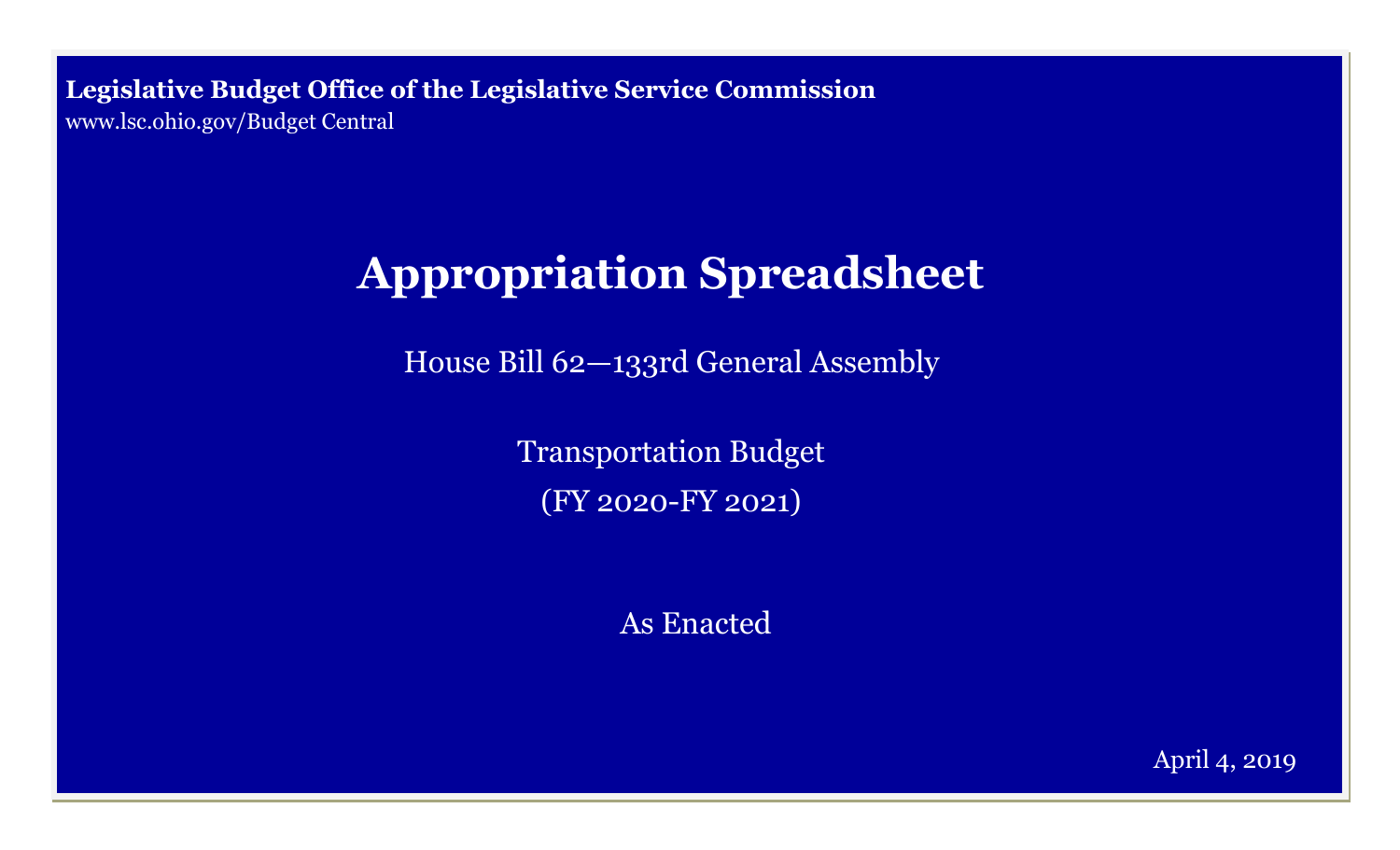|                                          |        |                                                            | <b>Estimate</b> | <b>Appropriations</b>                  | FY 2019 to FY 2020 |                              | <b>Appropriations</b>  |                    | FY 2020 to FY 2021  |               |  |
|------------------------------------------|--------|------------------------------------------------------------|-----------------|----------------------------------------|--------------------|------------------------------|------------------------|--------------------|---------------------|---------------|--|
| Line Item Detail by Agency               |        | <b>FY 2018</b>                                             | FY 2019         | FY 2020                                | \$ Change          | % Change                     | FY 2021                | \$ Change          | % Change            |               |  |
| <b>Report For: Transportation Budget</b> |        |                                                            |                 | <b>Version: As Enacted</b>             |                    |                              |                        |                    |                     |               |  |
| <b>DEV</b>                               |        | <b>Development Services Agency</b>                         |                 |                                        |                    |                              |                        |                    |                     |               |  |
| 4W00                                     | 195629 | Roadwork Development                                       | \$17,342,060    | \$15,200,000                           | \$15,200,000       | 50                           | 0.00%                  | \$15,200,000       | \$0                 | 0.00%         |  |
|                                          |        | <b>Sub-Total Dedicated Purpose Fund Group</b>              | \$17,342,060    | \$15,200,000                           | \$15,200,000       | \$0                          | 0.00%                  | \$15,200,000       | \$0                 | 0.00%         |  |
|                                          |        | <b>Development Services Agency Total</b>                   | \$17,342,060    | \$15,200,000                           | \$15,200,000       | \$0                          | 0.00%                  | \$15,200,000       | \$0                 | 0.00%         |  |
| <b>DPS</b>                               |        | <b>Department of Public Safety</b>                         |                 |                                        |                    |                              |                        |                    |                     |               |  |
|                                          | 761408 | <b>Highway Patrol Operating Expenses</b>                   | \$0             | \$0                                    | \$0                | \$0                          | N/A                    | \$35,000,000       | \$35,000,000        | N/A           |  |
|                                          |        | <b>Sub-Total General Revenue Fund</b>                      | \$0             | \$0                                    | \$0                | \$0                          | N/A                    | \$35,000,000       | \$35,000,000        | N/A           |  |
| 4W40                                     | 762321 | <b>Operating Expense - BMV</b>                             | \$6,892,968     | \$0                                    | \$0                | 50                           | N/A<br>.               | \$0<br>.           | \$0                 | N/A           |  |
| 4W40                                     | 762636 | <b>Financial Responsibility Compliance</b>                 | \$65,202<br>.   | \$0                                    | \$0                | \$0                          | N/A<br>.               | \$0                | \$0                 | N/f           |  |
| 5TM <sub>0</sub>                         |        | 761401 Public Safety Facilities Lease Rental Bond Payments | \$2,436,117<br> | \$2.441.300                            | \$1.595.800        | (\$845,500)<br>------------- | $-34.63%$<br>.         | \$1.598.300        | \$2.500             | 0.16%<br>.    |  |
| 5TM <sub>0</sub>                         |        | 762321 Operating Expense - BMV                             | \$93,170,872    | \$102,128,747                          | \$108,178,738      | \$6,049,991                  | 5.92%<br>.             | \$111,822,673      | \$3,643,935         | 3.37%<br>.    |  |
| 5TM0                                     |        | 762636 Financial Responsibility Compliance                 | \$4,002,545     | \$4,914,824<br>----------------------- | \$5.463.977        | \$549.153                    | 11.17%<br>. <i>.</i> . | \$5.540.059<br>    | \$76.082            | 1.39%<br>     |  |
| 5TM <sub>0</sub>                         | 762637 | Local Immobilization Reimbursement                         | \$106,409       | \$200,000<br>                          | \$200,000<br>      | \$0                          | 0.00%<br>.             | \$200,000          | \$0                 | 0.00%<br>.    |  |
| 5TM0                                     |        | 764321 Operating Expense - Highway Patrol                  | \$292,674,521   | \$316,618,363<br>.                     | \$345,534,531<br>. | \$28,916,168<br><u>.</u>     | 9.13%<br>.             | \$349,339,662<br>. | \$3,805,131         | 1.109<br>.    |  |
| 5TM0                                     |        | 764605 Motor Carrier Enforcement Expenses                  | \$1,693,043     | \$2,981,040                            | \$4,283,940        | \$1,302,900                  | 43.71%                 | \$4,308,088        | \$24,148            | 0.56%         |  |
| 5TM0                                     |        | 769636 Administrative Expenses - Highway Purposes          | \$40,698,816    | \$45,033,336                           | \$48.326.950<br>   | \$3,293,614                  | 7.31%                  | \$49,020,261<br>   | \$693.311           | 1.43%<br>.    |  |
| 7036<br>                                 | 761321 | Operating Expense - Information and Education              | \$357,477<br>.  | \$0<br>.                               | \$0                | \$0                          | N/A<br>.               | \$0<br>            | \$0                 | N/A           |  |
| 7036                                     |        | 764033 Minor Capital Projects                              | \$18,205        | \$0                                    | \$0                | \$0                          | N/A<br>.               | \$0                | \$0                 | N/A<br>.      |  |
| 7036<br>                                 |        | 764321 Operating Expense - Highway Patrol                  | \$1,898,548     | \$0                                    | \$0                | \$0                          | N/A<br>                | \$0                | 50 <sub>2</sub>     | N/A<br>.      |  |
| 7036<br>                                 |        | 764605 Motor Carrier Enforcement Expenses                  | \$40,063        | \$0                                    | \$0                | $50^{\circ}$                 | N/A<br>. <b>.</b>      | \$0                | 50 <sub>2</sub><br> | N/A<br>.      |  |
| 8370<br>------                           |        | 764602 Turnpike Policing                                   | \$11,468,017    | \$11,965,887                           | \$12,720,330       | \$754,443                    | 6.30%<br>.             | \$12,840,263       | \$119,933           | 0.94%<br>.    |  |
| 83C0<br>                                 | 764630 | Contraband, Forfeiture, and Other                          | \$1,055,012     | \$2,177,851                            | \$1,210,917        | ( \$966, 934)                | $-44.40%$              | \$1,213,407        | \$2,490             | 0.219         |  |
| 83F0<br>                                 |        | 764657 Law Enforcement Automated Data System               | \$4,663,292     | \$7,165,152                            | \$6,903,824        | (\$261,328)                  | $-3.65%$<br>.          | \$6,441,735        | (5462,089)          | $-6.69%$<br>. |  |
| 83G0                                     |        | 764633 OMVI Enforcement/Education                          | \$275,595       | \$641,927                              | \$593,518          | (548, 409)<br>               | $-7.54%$               | \$596,799          | \$3,281             | 0.55%         |  |
| 83M0                                     |        | 765624 Operating - EMS                                     | \$4,097,824     | \$4,167,854<br>                        | \$5,281,688<br>    | \$1.113.834<br>              | 26.72%<br>.            | \$5,521,843<br>    | \$240.155           | 4.55%<br>.    |  |
| 83M0                                     |        | 765640 EMS - Grants                                        | \$3,321,750     | \$2,850,000                            | \$2,900,000<br>.   | \$50.000                     | 1.75%<br>.             | \$2,900,000        | 50                  | 0.00%<br>.    |  |
| 8400                                     |        | 764607 State Fair Security                                 | \$1,354,787     | \$1,386,577                            | \$1,533,397        | \$146,820                    | 10.59%                 | \$1,549,094        | \$15,697            | 1.02%         |  |

**Legislative Budget Office of the Legislative Service Commission 1**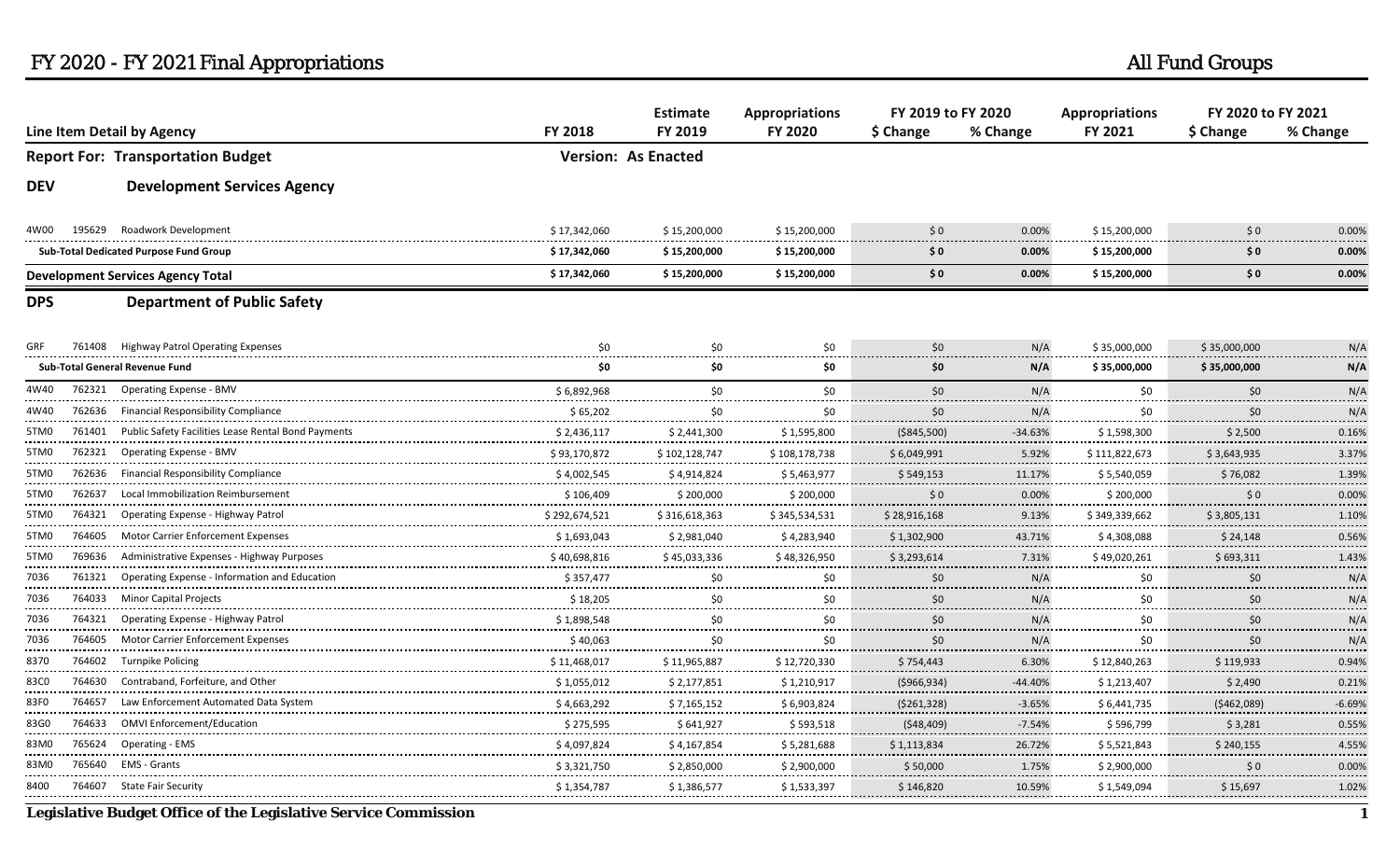|                                        |                            |                                                              |                | <b>Estimate</b><br>FY 2019 | <b>Appropriations</b><br><b>FY 2020</b> | FY 2019 to FY 2020        |             | <b>Appropriations</b> | FY 2020 to FY 2021 |            |
|----------------------------------------|----------------------------|--------------------------------------------------------------|----------------|----------------------------|-----------------------------------------|---------------------------|-------------|-----------------------|--------------------|------------|
|                                        | Line Item Detail by Agency |                                                              | <b>FY 2018</b> |                            |                                         | \$ Change                 | % Change    | FY 2021               | \$ Change          | % Change   |
| <b>DPS</b>                             |                            | <b>Department of Public Safety</b>                           |                |                            |                                         |                           |             |                       |                    |            |
| 8400                                   |                            | 764617 Security and Investigations                           | \$10,873,994   | \$11,424,034               | \$15,333,469                            | \$3,909,435               | 34.22%      | \$15,469,782          | \$136,313          | 0.89%      |
| 8400                                   | 764626                     | State Fairgrounds Police Force                               | \$990,056      | \$1,109,770                | \$1,263,762<br>                         | \$153,992                 | 13.88%<br>  | \$1,276,143<br>       | \$12,381<br>.      | 0.98%      |
| 8410                                   | 764603                     | Salvage and Exchange - Highway Patrol                        | \$1,177,241    | \$0<br>a a ba              | \$0                                     | \$0                       | N/A<br>.    | \$0                   | \$0                | N/A        |
| 8460                                   |                            | 761625 Motorcycle Safety Education                           | \$3,128,524    | \$3,548,051                | \$3,823,000                             | \$274,949                 | 7.75%<br>.  | \$3,823,000           | 50                 | 0.00%      |
| 8490                                   | 762627                     | Automated Title Processing Board                             | \$13,255,498   | \$15,988,449               | \$16,446,027                            | \$457,578<br>. <b>.</b> . | 2.86%<br>.  | \$16,446,027          | \$0                | 0.00%      |
| 8490                                   | 762630                     | Electronic Liens and Titles                                  | \$2,355,855    | \$2,900,000                | \$2,900,000                             | $\frac{1}{2}0$            | 0.00%       | \$2,900,000           | \$0                | 0.00%      |
|                                        |                            | Sub-Total Highway Safety Fund Group                          | \$502,072,231  | \$539,643,162              | \$584,493,868                           | \$44,850,706              | 8.31%       | \$592,807,136         | \$8,313,268        | 1.42%      |
| 5390                                   |                            | 762614 Motor Vehicle Dealers Board                           | \$15,907       | \$114,000                  | \$140,000                               | \$26,000                  | 22.81%      | \$140,000             | \$0                | 0.00%      |
| 5FF <sub>0</sub>                       |                            | 762621 Indigent Interlock and Alcohol Monitoring             | \$1,645,516    | \$2,000,000<br>.           | \$2.000.000<br>----------               | 50                        | 0.00%<br>.  | \$2.000.000           | 50                 | 0.00%<br>  |
| 5Y10                                   |                            | 764695 State Highway Patrol Continuing Professional Training | \$15,729<br>.  | \$0<br>.                   | \$134,000<br>-----------                | \$134,000                 | N/A<br>.    | \$134,000             | \$0                | 0.00%      |
| Sub-Total Dedicated Purpose Fund Group |                            | \$1,677,152                                                  | \$2,114,000    | \$2,274,000                | \$160,000                               | 7.57%                     | \$2,274,000 | \$0                   | 0.00%              |            |
| 5J90                                   |                            | 761678 Federal Salvage/GSA                                   | \$371,299      | \$1,000,000                | \$750,000                               | (\$250,000)               | $-25.00%$   | \$750,000             | 50                 | 0.00%      |
| 5V10                                   |                            | 762682 License Plate Contributions                           | \$ 2,342,599   | \$2,700,000                | \$2,700,000                             | 50                        | 0.00%       | \$2,700,000           | $\sf 50$           | 0.00%      |
|                                        |                            | Sub-Total Fiduciary Fund Group                               | \$2,713,899    | \$3,700,000                | \$3,450,000                             | (\$250,000)               | $-6.76%$    | \$3,450,000           | \$0                | 0.00%      |
| R024                                   |                            | 762619 Unidentified Motor Vehicle Receipts                   | \$1,419,601    | \$1,885,000                | \$1,885,000                             | \$0                       | 0.00%       | \$1,885,000           | \$0                | 0.00%      |
| R052                                   |                            | 762623 Security Deposits                                     | \$0            | \$350.000                  | \$50.000                                | (5300,000)                | $-85.71%$   | \$50.000              | 50                 | 0.00%      |
|                                        |                            | <b>Sub-Total Holding Account Fund Group</b>                  | \$1,419,601    | \$2,235,000                | \$1,935,000                             | ( \$300,000]              | $-13.42%$   | \$1,935,000           | \$0                | 0.00%      |
| 3DU0                                   |                            | 762628 BMV Grants                                            | \$0            | \$0                        | \$1,150,000                             | \$1,150,000               | N/A         | \$1,150,000           | \$0                | 0.00%      |
| 3GR <sub>0</sub>                       | 764693                     | Highway Patrol Justice Contraband                            | \$1,729,196    | \$1,120,000                | \$1,230,549                             | \$110,549                 | 9.87%       | \$1,234,258           | \$3,709            | 0.30%      |
| 3GS0                                   | 764694                     | Highway Patrol Treasury Contraband                           | \$84           | \$359,117                  | \$21,000                                | (5338, 117)               | $-94.15%$   | \$21,000              | \$0                | 0.00%      |
| 3GU0                                   |                            | 761610 Information and Education Grant                       | \$1,411,314    | \$835,000                  | \$300,000                               | ( \$535,000)              | $-64.07%$   | \$300,000             | \$0                | 0.00%      |
| 3GU0                                   | 764608                     | <b>Fatality Analysis Report System Grant</b>                 | \$152,076      | \$175,000                  | \$175,000                               | \$0                       | 0.00%<br>.  | \$175,000             | \$0<br>.           | 0.00%<br>. |
| 3GU0                                   |                            | 764610 Highway Safety Programs Grant                         | \$5,128,092    | \$5,230,734                | \$4,036,721                             | (51, 194, 013)            | $-22.83%$   | \$4,071,387           | \$34,666           | 0.86%      |
| 3GU0                                   | 764659                     | Motor Carrier Safety Assistance Program Grant                | \$6,164,257    | \$5,710,000                | \$5,755,900                             | \$45,900                  | 0.80%<br>.  | \$5,816,116           | \$60,216           | 1.05%<br>. |
| 3GU0                                   | 765610                     | <b>EMS Grants</b>                                            | \$121,520      | \$225,000                  | \$225,000                               | 50                        | 0.00%       | \$225,000             | $\sf 50$           | 0.00%      |
| 3GV0                                   |                            | 761612 Traffic Safety Action Plan Grants                     | \$16,022,036   | \$30,200,000               | \$30,200,000                            | \$0                       | 0.00%       | \$30,200,000          | \$0                | 0.00%      |
|                                        |                            | Sub-Total Federal Fund Group                                 | \$30,728,573   | \$43,854,851               | \$43,094,170                            | (5760, 681)               | $-1.73%$    | \$43,192,761          | \$98,591           | 0.23%      |
|                                        |                            | <b>Department of Public Safety Total</b>                     | \$538,611,455  | \$591,547,013              | \$635,247,038                           | \$43,700,025              | 7.39%       | \$678,658,897         | \$43,411,859       | 6.83%      |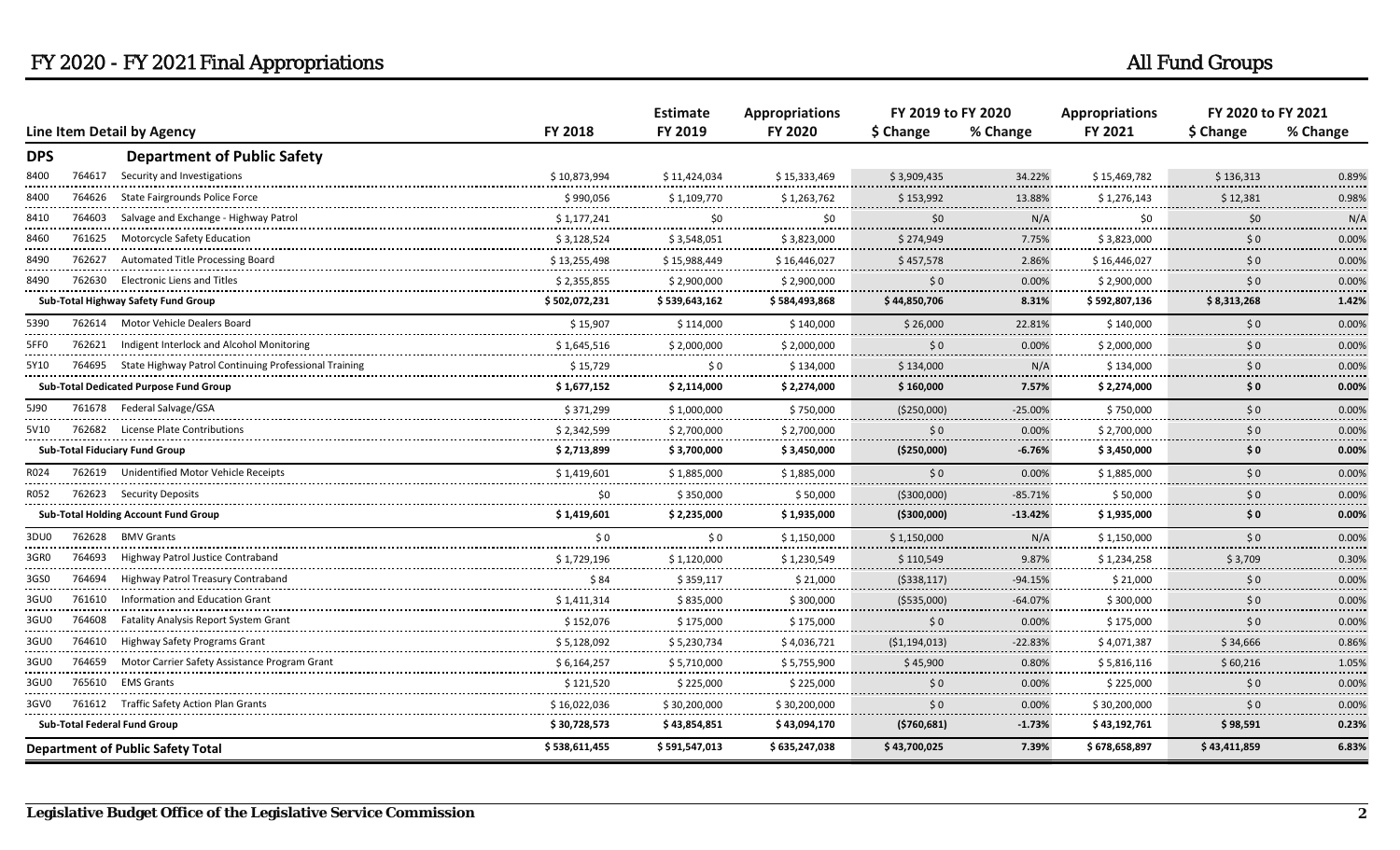|            |                            |                                                                 | Estimate         | <b>Appropriations</b>         | FY 2019 to FY 2020   |                   | <b>Appropriations</b>   | FY 2020 to FY 2021                     |                                 |                |
|------------|----------------------------|-----------------------------------------------------------------|------------------|-------------------------------|----------------------|-------------------|-------------------------|----------------------------------------|---------------------------------|----------------|
|            | Line Item Detail by Agency |                                                                 | <b>FY 2018</b>   | FY 2019                       | <b>FY 2020</b>       | \$ Change         | % Change                | FY 2021                                | \$ Change                       | % Change       |
| <b>PWC</b> |                            | <b>Public Works Commission</b>                                  |                  |                               |                      |                   |                         |                                        |                                 |                |
| 7052       |                            | 150402 Local Transportation Improvement Program - Operating     | \$234,957        | \$286,235<br>.                | \$374,938            | \$88,703          | 30.99%                  | \$303,311<br>.                         | (571, 627)                      | $-19.10%$<br>  |
| 7052       | 150701                     | Local Transportation Improvement Program                        | \$52,479,238     | \$67,000,000                  | \$63,000,000         | ( \$4,000,000]    | $-5.97%$                | \$63,000,000                           | \$0                             | 0.00%          |
|            |                            | Sub-Total Dedicated Purpose Fund Group                          | \$52,714,195     | \$67,286,235                  | \$63,374,938         | (53, 911, 297)    | $-5.81%$                | \$63,303,311                           | (571, 627)                      | .<br>$-0.11%$  |
|            |                            | <b>Public Works Commission Total</b>                            | \$52,714,195     | \$67,286,235                  | \$63,374,938         | ( \$3,911,297)    | $-5.81%$                | \$63,303,311                           | (571, 627)                      | $-0.11%$       |
| <b>DOT</b> |                            | <b>Department of Transportation</b>                             |                  |                               |                      |                   |                         |                                        |                                 |                |
| GRF        |                            | 775470 Public Transportation-State                              | \$0              | \$0                           | \$70,000,000         | \$70,000,000      | N/A                     | \$70,000,000                           | \$0                             | 0.00%          |
|            |                            | <b>Sub-Total General Revenue Fund</b>                           | \$0              | \$0                           | \$70,000,000         | \$70,000,000      | N/A                     | \$70,000,000                           | \$0                             | 0.00%          |
| 2120       |                            | 772426 Highway Infrastructure Bank - Federal                    | \$4,519,878      | \$6,084,890                   | \$5,000,000          | (\$1,084,890)     | $-17.83%$               | \$5,000,000                            | \$0                             | 0.00%<br>.     |
| 2120       |                            | 772427 Highway Infrastructure Bank - State                      | \$18,869,636     | \$14,865,206                  | \$15,250,000<br>.    | \$384,794         | 2.59%<br>               | \$15,250,000                           | \$0                             | 0.00%<br>.     |
| 2120       | 772429                     | Highway Infrastructure Bank - Local                             | \$0              | \$7,024,999                   | SO.                  | (57, 024, 999)    | $-100.00\%$             | \$0                                    | .<br>$\mathsf{S} \, \mathsf{O}$ | N/A            |
| 2120       | 772430                     | Infrastructure Debt Reserve Title 23-49                         | .<br>\$525,000   | \$528,125                     | -----<br>\$600,000   | \$71,875          | 13.61%                  | \$600,000                              | \$0                             | .<br>0.00%<br> |
| 2130       |                            | 772431 Roadway Infrastructure Bank - State                      | \$3,089,114      | \$4,462,813<br>               | \$3,500,000<br>.     | (5962, 813)       | $-21.57%$<br>.          | \$3,500,000<br>.                       | \$0                             | 0.00%<br>.     |
| 2130<br>.  | 772432                     | Roadway Infrastructure Bank - Local                             | \$0<br>          | \$1,365,000<br>-------------- | \$0<br>------        | (51,365,000)<br>. | $-100.00\%$<br>.        | \$0                                    | \$0                             | N/A<br>        |
| 2130       | 772433                     | Infrastructure Debt Reserve - State                             | \$525,474        | \$654,474                     | \$650,000            | (54, 474)         | $-0.68%$<br>.           | \$650,000                              | \$0                             | 0.00%<br>      |
| 2130       |                            | 777477 Aviation Infrastructure Bank - State                     | \$105,699        | \$1,695,911                   | \$2,000,000          | \$304,089         | 17.93%<br>.             | \$2,000,000                            | \$0                             | 0.00%<br>.     |
| 7002       |                            | 770003 Transportation Facilities Lease Rental Bond Payments     | \$8,154,967<br>. | \$14,919,912                  | \$17,658,600<br>.    | \$2,738,688<br>.  | 18.36%<br>              | \$20,798,000                           | \$3,139,400                     | 17.78%<br>.    |
| 7002       | 771411                     | <b>Planning and Research - State</b>                            | \$24.011.256     | \$27.270.160                  | \$27,591,086         | \$320.926         | 1.18%<br>.              | \$28.089.039                           | \$497.953                       | 1.80%<br>.     |
| 7002       |                            | 771412 Planning and Research - Federal                          | \$32,353,524     | \$30,970,257                  | \$41,742,250         | \$10,771,993      | 34.78%                  | \$41,742,251                           | \$1                             | 0.00%<br>      |
| 7002       |                            | 772421 Highway Construction - State                             | \$544,236,153    | \$490,649,680                 | \$932,734,023        | \$442,084,343     | 90.10%                  | \$925,604,799                          | (57, 129, 224)                  | $-0.76%$<br>   |
| 7002       |                            | 772422 Highway Construction - Federal                           | \$1,175,107,315  | \$1,095,221,514<br>           | \$1,228,078,291<br>. | \$132,856,777     | 12.13%<br>.             | \$1,238,839,103<br>------------------- | \$10,760,812                    | 0.88%<br>.     |
| 7002       | 772424                     | Highway Construction - Other                                    | \$62,891,273     | \$65,646,219<br>              | \$80,000,000<br>     | \$14,353,781      | 21.87%<br>.             | \$80,000,000<br>                       | \$0                             | 0.00%<br>.     |
| 7002       |                            | 772425 Highway Construction - Turnpike                          | \$81,245,440     | \$149,936,266                 | SO.                  | (5149, 936, 266)  | $-100.00\%$<br><u>.</u> | \$0                                    | $\sf{50}$                       | N/A<br>.       |
| 7002       |                            | 772437 Major New State Infrastructure Bond Debt Service - State | \$23,409,313<br> | \$23,641,106<br>              | \$27,462,900<br>     | \$3,821,794       | 16.17%<br>              | \$24,972,600                           | (52, 490, 300)                  | $-9.07%$<br>   |
| 7002       | 772438                     | Major New State Infrastructure Bond Debt Service - Federal      | \$125,277,779    | \$135,706,409                 | \$162,741,000        | \$27,034,591      | 19.92%<br>              | \$151,352,500                          | (\$11,388,500)                  | $-7.00%$<br>.  |
| 7002       |                            | 773431 Highway Maintenance - State                              | \$524.287.140    | \$526,092,253                 | \$ 603,832,334       | \$77,740,081      | 14.78%                  | \$595,209,104                          | (58, 623, 230)                  | $-1.43%$<br>.  |
| 7002       |                            | 775452 Public Transportation - Federal                          | \$34,144,344     | \$31,960,342                  | \$35,143,571         | \$3,183,229       | 9.96%                   | \$35,846,442                           | \$702,871                       | 2.00%<br>      |
| 7002       |                            | 775454 Public Transportation - Other                            | \$998,462        | \$793,643                     | \$1,500,000          | \$706,357         | 89.00%                  | \$1,500,000                            | \$0                             | 0.00%<br>.     |